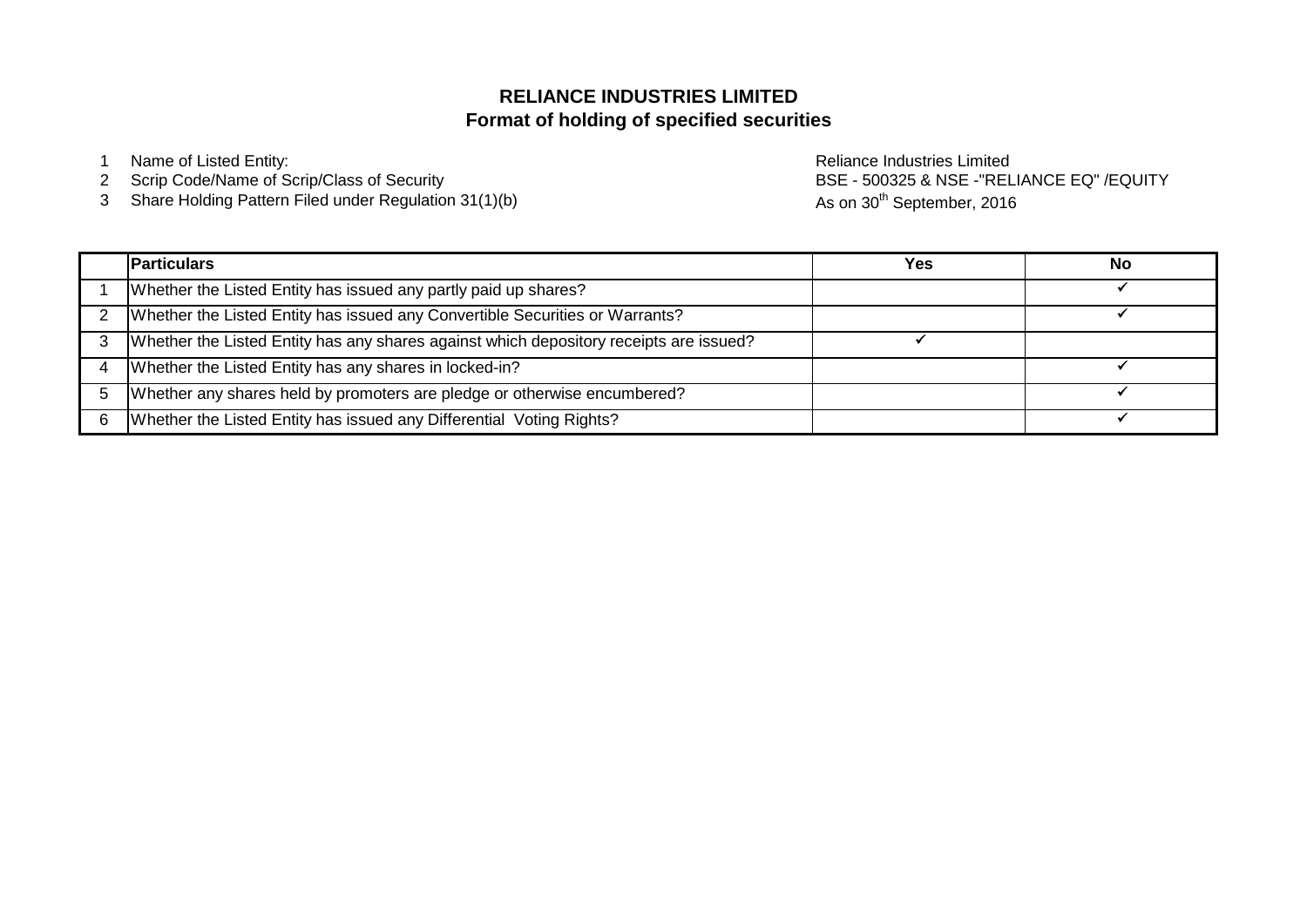### **RELIANCE INDUSTRIES LIMITED Table I - Summary Statement holding of specified securities**

| Category | Category of shareholder             | Nos. of      | No. of fully paid No. of Partly |               | No. of     | Total nos.                       | Shareholding Number of Voting Rights held in each class of |                                       |       |              |               |                   | No. of Shares Shareholding, as Number of Locked |     |                                    | <b>Number of Shares</b> |                           | Number of     |
|----------|-------------------------------------|--------------|---------------------------------|---------------|------------|----------------------------------|------------------------------------------------------------|---------------------------------------|-------|--------------|---------------|-------------------|-------------------------------------------------|-----|------------------------------------|-------------------------|---------------------------|---------------|
|          | (II)                                | shareholders | up equity shares                | paid-up       | shares     | shares held                      | as a % of                                                  | securities (IX)                       |       |              | Underlying    | a % assuming full | in shares(XII)                                  |     | pledged or otherwise equity shares |                         |                           |               |
|          |                                     |              | held                            | equity shares | underlying | (VII)                            | total no. of                                               |                                       |       |              |               | Outstanding       | conversion of                                   |     |                                    | encumbered(XIII)        | held in                   |               |
|          |                                     |              | (IV)                            | held          |            | (V) Depository $= (IV)+(V)+(VI)$ | shares                                                     |                                       |       |              |               | convertible       | convertible                                     |     |                                    |                         |                           | dematerialize |
|          |                                     |              |                                 |               | Receipts   |                                  | (calculated                                                |                                       |       |              | securities    | securities (as a  | No.                                             |     |                                    |                         | d form $(XIV)$            |               |
|          |                                     |              |                                 |               | (VI)       |                                  | as per SCRR.                                               | <b>Number of Voting</b><br>Total as a |       | (including   | percentage of |                   | As a % of                                       | No. | As a % of                          |                         |                           |               |
|          |                                     |              |                                 |               |            |                                  | 1957) (VIII)                                               | Rights                                |       | % of         |               | Warrants) (X)     | diluted share                                   | (a) | total                              | (a)                     | total                     |               |
|          |                                     |              |                                 |               |            |                                  | As a % of                                                  | Class X                               | Class |              | $(A+B+C)$     |                   | capital) (XI)=                                  |     | <b>Shares</b><br>held (b)          |                         | <b>Shares</b><br>held (b) |               |
|          |                                     |              |                                 |               |            |                                  | $(A+B+C2)$                                                 | (Equity)                              |       | Total        |               |                   | $(VII)+(X)$ As a % of                           |     |                                    |                         |                           |               |
|          |                                     |              |                                 |               |            |                                  |                                                            |                                       |       |              |               |                   | $(A+B+C2)$                                      |     |                                    |                         |                           |               |
| (A)      | Promoter & Promoter Group           |              | 1463101074                      |               |            | 1463101074                       | 46.48                                                      | 1463101074                            |       | 0 1463101074 | 47.64         |                   | 46.48                                           |     | 0.00                               |                         | 0.00                      | 1463101074    |
| (B)      | Public                              | 2571599      | 1684454541                      |               |            | 1684454541                       | 53.52                                                      | 1512571721                            |       | 0 1512571721 | 49.25         |                   | 53.52                                           |     | 0.00                               | <b>NA</b>               | <b>NA</b>                 | 1618042238    |
| Œ.       | Non Promoter-Non Public             |              |                                 |               |            |                                  |                                                            |                                       |       |              |               |                   |                                                 |     |                                    |                         |                           |               |
|          | (C1) Shares underlying DRs          |              |                                 |               | 95550270   | 95550270                         | <b>NA</b>                                                  | 95550270                              |       | 95550270     | 3.11          |                   | <b>NA</b>                                       |     | 0.00                               | <b>NA</b>               | <b>NA</b>                 | 95532570      |
|          | (C2) Shares held by Employee Trusts |              |                                 |               |            |                                  | 0.00                                                       |                                       |       |              | 0.00          |                   | 0.00                                            |     | 0.00                               | <b>NA</b>               | <b>NA</b>                 |               |
|          | Total                               | 2571658      | 3147555615                      |               | 95550270   | 3243105885                       |                                                            | 100.00 3071223065                     |       | 0 3071223065 | 100.00        |                   | 100.00                                          |     | 0.00                               | 0.00                    | 0.00                      | 3176675882    |

**Note :** NA denotes "Not Applicable"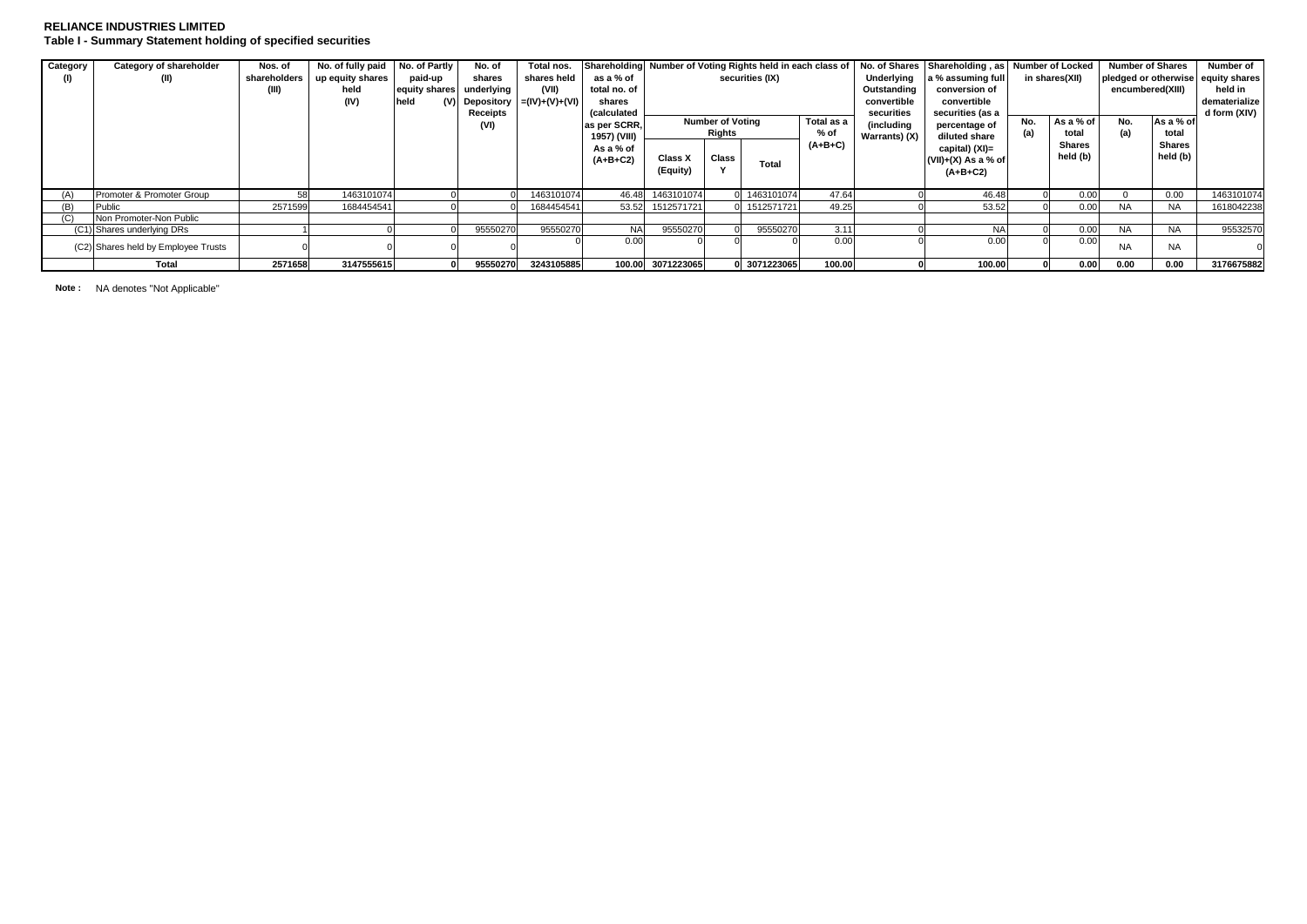### **RELIANCE INDUSTRIES LIMITED Table II - Statement showing shareholding pattern of the Promoter and Promoter Group**

| (A) | Category & Name of the shareholders (I)                                                              | Nos. of<br>shareholder<br>(III) | No. of fully<br>paid up equity<br>shares held<br>(IV) | No. of Partly<br>paid-up equity<br>shares held<br>(V) | No. of shares<br>underlying<br><b>Depository</b><br>Receipts (VI) | Total nos.<br>shares held<br>$(VII)$ =<br>$(IV)+(V)+(VI)$ | Shareholding %<br>calculated as<br>per SCRR, 1957<br>As a % of | Number of Voting Rights held in each class<br>of securities (IX) |            |                       |                                                        | No. of Shares<br>Underlying<br>Outstanding<br>convertible | Shareholding, as a %<br>assuming full<br>conversion of<br>convertible securities            | Number of<br>Locked in<br>shares(XII) |                                                 | <b>Number of Shares</b><br>pledged or<br>otherwise<br>encumbered(XIII) |                                       | Number of<br>equity shares<br>held in<br>dematerialize |
|-----|------------------------------------------------------------------------------------------------------|---------------------------------|-------------------------------------------------------|-------------------------------------------------------|-------------------------------------------------------------------|-----------------------------------------------------------|----------------------------------------------------------------|------------------------------------------------------------------|------------|-----------------------|--------------------------------------------------------|-----------------------------------------------------------|---------------------------------------------------------------------------------------------|---------------------------------------|-------------------------------------------------|------------------------------------------------------------------------|---------------------------------------|--------------------------------------------------------|
|     |                                                                                                      |                                 |                                                       |                                                       |                                                                   |                                                           | $(A+B+C2)(VIII)$                                               | <b>Number of Voting Rights</b><br>Class<br>X(Equity)             | Class<br>Y | <b>Total</b>          | <b>Total as</b><br>a % of<br>Total<br>Voting<br>rights | securities<br><i>(including</i><br>Warrants) (X)          | (as a percentage of<br>diluted share capital)<br>$(XI) = (VII)+(X)$ as a % of<br>$(A+B+C2)$ | No.(a)                                | As a %<br>of total<br><b>Shares</b><br>held (b) | No. (a)                                                                | As a % of<br>total Shares<br>held (b) | d form (XIV)                                           |
|     | $(1)$ Indian<br>(a) Individuals/Hindu undivided Family                                               |                                 |                                                       |                                                       |                                                                   |                                                           |                                                                |                                                                  |            |                       |                                                        |                                                           |                                                                                             |                                       |                                                 |                                                                        |                                       |                                                        |
|     | K D Ambani                                                                                           |                                 | 733107                                                |                                                       |                                                                   | 733107                                                    | 0.23                                                           | 7331074                                                          |            | 7331074               | 0.24                                                   |                                                           | 0.2                                                                                         |                                       | 0.00                                            |                                                                        | 0.00                                  | 733107                                                 |
|     | M D Ambani                                                                                           |                                 | 361584                                                |                                                       |                                                                   | 361584                                                    | 0.11                                                           | 3615846                                                          |            | 3615846               | 0.12                                                   |                                                           | 0.11                                                                                        |                                       | 0.00                                            |                                                                        | 0.00                                  | 361584                                                 |
|     | Nita Ambani<br>Isha M Ambani                                                                         |                                 | 339814<br>336439                                      |                                                       |                                                                   | 3398146<br>3364390                                        | 0.11<br>0.11                                                   | 3398146<br>3364390                                               |            | 3398146<br>3364390    | 0.11<br>0.11                                           |                                                           | 0.1<br>0.11                                                                                 |                                       | 0.00<br>0.00                                    |                                                                        | 0.00<br>0.00                          | 339814<br>3364390                                      |
|     | Akash M Ambani                                                                                       |                                 | 3363190                                               |                                                       |                                                                   | 3363190                                                   | 0.11                                                           | 3363190                                                          |            | 3363190               | 0.11                                                   |                                                           | 0.11                                                                                        |                                       | 0.00                                            |                                                                        | 0.00                                  | 336319                                                 |
|     | Anant M Ambani                                                                                       |                                 | 100000                                                |                                                       |                                                                   | 100000                                                    | 0.00                                                           | 100000                                                           |            | 100000                | 0.00                                                   |                                                           | 0.00                                                                                        |                                       | 0.00                                            |                                                                        | 0.00                                  | 100000                                                 |
| (b) | Central Government/ State Government(s)<br>(c) Financial Institutions/ Banks                         |                                 |                                                       |                                                       |                                                                   |                                                           |                                                                |                                                                  |            |                       |                                                        |                                                           |                                                                                             |                                       |                                                 |                                                                        |                                       |                                                        |
|     | (d) Any Other (specify)                                                                              |                                 |                                                       |                                                       |                                                                   |                                                           |                                                                |                                                                  |            |                       |                                                        |                                                           |                                                                                             |                                       |                                                 |                                                                        |                                       |                                                        |
|     | i) Bodies Corporate                                                                                  |                                 |                                                       |                                                       |                                                                   |                                                           |                                                                |                                                                  |            |                       |                                                        |                                                           |                                                                                             |                                       |                                                 |                                                                        |                                       |                                                        |
|     | Kankhal Trading LLP                                                                                  |                                 | 14346504<br>13461681                                  | $\Omega$                                              | $\Omega$                                                          | 14346504<br>134616811                                     | 4.56<br>4.28                                                   | 143465049<br>13461681                                            |            | 14346504<br>134616811 | 4.67<br>4.38                                           |                                                           | 4.56<br>4.28                                                                                |                                       | 0.00<br>0.00                                    | $\cap$                                                                 | 0.00<br>0.00                          | 14346504<br>13461681                                   |
|     | <b>Bhuvanesh Enterprises LLP</b><br>Ajitesh Enterprises LLP                                          |                                 | 12704179                                              |                                                       | $\mathbf 0$                                                       | 12704179                                                  | 4.04                                                           | 12704179                                                         |            | 12704179              | 4.14                                                   |                                                           | 4.04                                                                                        |                                       | 0.00                                            | $\mathbf 0$                                                            | 0.00                                  | 12704179                                               |
|     | <b>Badri Commercials LLP</b>                                                                         |                                 | 12704179                                              | $\Omega$                                              | $\Omega$                                                          | 127041799                                                 | 4.04                                                           | 12704179                                                         |            | 12704179              | 4.14                                                   | $\Omega$                                                  | 4.04                                                                                        |                                       | 0.00                                            | $\Omega$                                                               | 0.00                                  | 12704179                                               |
|     | Abhayaprada Enterprises LLF                                                                          |                                 | 124514168<br>124513168                                | $\mathbf 0$                                           |                                                                   | 124514168                                                 | 3.96<br>3.96                                                   | 12451416<br>12451316                                             |            | 12451416<br>12451316  | 4.05<br>4.05                                           | $\Omega$                                                  | 3.96<br>3.96                                                                                |                                       | 0.00<br>0.00                                    |                                                                        | 0.00<br>0.00                          | 12451416<br>12451316                                   |
|     | Trilokesh Commercials LLP<br>Farm Enterprises Limited                                                |                                 | 11897811                                              | $\Omega$                                              | $\Omega$<br>$\Omega$                                              | 124513168<br>11897811                                     | 3.78                                                           | 11897811                                                         |            | 11897811              | 3.87                                                   |                                                           | 3.78                                                                                        |                                       | 0.00                                            | $\Omega$                                                               | 0.00                                  | 11897811                                               |
|     | <b>Taran Enterprises LLP</b>                                                                         |                                 | 10637306                                              | $\Omega$                                              | $\Omega$                                                          | 10637306                                                  | 3.38                                                           | 10637306                                                         |            | 10637306              | 3.46                                                   | $\Omega$                                                  | 3.38                                                                                        |                                       | 0.00                                            | $\Omega$                                                               | 0.00                                  | 10637306                                               |
|     | <b>Pitambar Enterprises LLP</b>                                                                      |                                 | 10490007<br>8109909                                   | $\Omega$                                              | $\Omega$                                                          | 10490007<br>8109909                                       | 3.3<br>2.58                                                    | 10490007<br>8109909                                              |            | 10490007<br>8109909   | 3.42<br>2.64                                           | $\Omega$                                                  | 3.33<br>2.58                                                                                |                                       | 0.00<br>0.00                                    |                                                                        | 0.00<br>0.00                          | 10490007                                               |
|     | Adisesh Enterprises LLP<br>Rishikesh Enterprises LLP                                                 |                                 | 6040941                                               |                                                       |                                                                   | 60409418                                                  | 1.92                                                           | 60409418                                                         |            | 60409418              | 1.97                                                   |                                                           | 1.92                                                                                        |                                       | 0.00                                            |                                                                        | 0.00                                  | 8109909<br>6040941                                     |
|     | Pavana Enterprises LLP                                                                               |                                 | 3567340                                               | $\Omega$                                              | $\overline{0}$                                                    | 35673400                                                  | 1.13                                                           | 3567340                                                          | $\Omega$   | 35673400              | 1.16                                                   | $\Omega$                                                  | 1.13                                                                                        |                                       | 0.00                                            | $\Omega$                                                               | 0.00                                  | 3567340                                                |
|     | Nagothane Agrofarms Private Limited<br>Shreeii Comtrade LLP                                          |                                 | 976500<br>667750                                      | $\Omega$                                              | $\Omega$                                                          | 9765000<br>667750                                         | 0.31<br>$0.2^{\circ}$                                          | 976500<br>667750                                                 |            | 9765000<br>6677500    | 0.32<br>0.2                                            | $\Omega$                                                  | 0.31<br>0.2                                                                                 |                                       | 0.00<br>0.00                                    |                                                                        | 0.00<br>0.00                          | 976500<br>667750                                       |
|     | Shrikrishna Tradecom LLP                                                                             |                                 | 667750                                                |                                                       | $\Omega$                                                          | 667750                                                    | 0.21                                                           | 667750                                                           |            | 6677500               | 0.22                                                   |                                                           | 0.21                                                                                        |                                       | 0.00                                            |                                                                        | 0.00                                  | 667750                                                 |
|     | Kamalakar Enterprises LLP                                                                            |                                 | 637001                                                |                                                       | $\Omega$                                                          | 6370016                                                   | 0.20                                                           | 6370016                                                          |            | 6370016               | 0.21                                                   | $\Omega$                                                  | 0.20                                                                                        |                                       | 0.00                                            |                                                                        | 0.00                                  | 637001                                                 |
|     | Reliance Welfare Association                                                                         |                                 | 250546<br>61684                                       | $\Omega$                                              | $\Omega$                                                          | 250546<br>61684                                           | 0.08<br>0.02                                                   | 250546<br>61684                                                  | $\Omega$   | 250546<br>616840      | 0.08<br>0.02                                           | $\Omega$                                                  | 0.08<br>0.02                                                                                |                                       | 0.00<br>0.00                                    |                                                                        | 0.00<br>0.00                          | 250546<br>61684                                        |
|     | Narahari Enterprises LLP<br>Reliance Industrial Infrastructure Limited                               |                                 | 172000                                                |                                                       | $\Omega$                                                          | 172000                                                    | 0.01                                                           | 172000                                                           |            | 172000                | 0.01                                                   |                                                           | 0.01                                                                                        |                                       | 0.00                                            |                                                                        | 0.00                                  | 172000                                                 |
|     | Reliance Industries Holding Private Ltd                                                              |                                 | 25550                                                 |                                                       | $\Omega$                                                          | 25550                                                     | 0.00                                                           | 25550                                                            | $\Omega$   | 25550                 | 0.00                                                   | $\Omega$                                                  | 0.00                                                                                        |                                       | 0.00                                            |                                                                        | 0.00                                  | 25550                                                  |
|     | Exotic Officeinfra Private Limited<br>Carat Holdings and Trading Co Pvt Ltd                          |                                 | 12688<br>5100                                         | $\Omega$                                              | $\Omega$                                                          | 12688<br>5100                                             | 0.00<br>0.00                                                   | 12688<br>5100                                                    |            | 12688<br>5100         | 0.00<br>0.00                                           |                                                           | 0.00<br>0.00                                                                                |                                       | 0.00<br>0.00                                    |                                                                        | 0.00<br>0.00                          | 12688<br>5100                                          |
|     | Neutron Enterprises Private Limited                                                                  |                                 | 861                                                   |                                                       |                                                                   | 861                                                       | 0.00                                                           | 861                                                              |            | 861                   | 0.00                                                   |                                                           | 0.00                                                                                        |                                       | 0.00                                            |                                                                        | 0.00                                  | 861                                                    |
|     | Futura Commercials Private Limited                                                                   |                                 | 845                                                   |                                                       | $\Omega$                                                          | 845                                                       | 0.00                                                           | 845                                                              | $\Omega$   | 845                   | 0.00                                                   | $\Omega$                                                  | 0.00                                                                                        |                                       | 0.00                                            |                                                                        | 0.00                                  | 845                                                    |
|     | Reliance Consultancy Services Private Limited<br>Chakradev Enterprises LLP                           |                                 | 200<br>100                                            |                                                       |                                                                   | 200<br>100                                                | 0.00<br>0.00                                                   | 200<br>100                                                       |            | 200<br>100            | 0.00<br>0.00                                           |                                                           | 0.00<br>0.00                                                                                |                                       | 0.00<br>0.00                                    |                                                                        | 0.00<br>0.00                          | 200<br>100                                             |
|     | Chakradhar Commercials LLP                                                                           |                                 | 100                                                   |                                                       | $\Omega$                                                          | 100                                                       | 0.00                                                           | 100                                                              |            | 100                   | 0.00                                                   |                                                           | 0.00                                                                                        |                                       | 0.00                                            |                                                                        | 0.00                                  | 100                                                    |
|     | Chakresh Enterprises LLP                                                                             |                                 | 100                                                   |                                                       |                                                                   | 100                                                       | 0.00                                                           | 100                                                              |            | 100                   | 0.00                                                   |                                                           | 0.00                                                                                        |                                       | 0.00                                            |                                                                        | 0.00                                  | 100                                                    |
|     | Chhatrabhui Enterprises LLP<br>Devarshi Commercials LLP                                              |                                 | 100<br>100                                            | $\Omega$                                              | $\Omega$                                                          | 100<br>100                                                | 0.00<br>0.00                                                   | 100<br>100                                                       |            | 100<br>100            | 0.00<br>0.00                                           | $\Omega$                                                  | 0.00<br>0.00                                                                                |                                       | 0.00<br>0.00                                    |                                                                        | 0.00<br>0.00                          | 100<br>100                                             |
|     | Harinarayan Enterprises LLP                                                                          |                                 | 100                                                   | $\Omega$                                              | $\Omega$                                                          | 100                                                       | 0.00                                                           | 100                                                              |            | 100                   | 0.00                                                   |                                                           | 0.00                                                                                        |                                       | 0.00                                            |                                                                        | 0.00                                  | 100                                                    |
|     | Janardan Commercials LLP<br>Karuna Commercials LLP                                                   |                                 | 100<br>100                                            | $\Omega$                                              | $\Omega$                                                          | 100<br>100                                                | 0.00<br>0.00                                                   | 100<br>100                                                       |            | 100<br>100            | 0.00<br>0.00                                           |                                                           | 0.00<br>0.00                                                                                |                                       | 0.00<br>0.00                                    |                                                                        | 0.00<br>0.00                          | 100<br>100                                             |
|     | Samarjit Enterprises LLP                                                                             |                                 | 100                                                   |                                                       |                                                                   | 100                                                       | 0.00                                                           | 100                                                              |            | 100                   | 0.01                                                   |                                                           | 0.00                                                                                        |                                       | 0.00                                            |                                                                        | 0.00                                  | 100                                                    |
|     | <b>Shripal Enterprises LLP</b>                                                                       |                                 | 100                                                   | $\Omega$                                              | $\Omega$                                                          | 100                                                       | 0.00                                                           | 100                                                              |            | 100                   | 0.00                                                   |                                                           | 0.00                                                                                        |                                       | 0.00                                            |                                                                        | 0.00                                  | 100                                                    |
|     | Srichakra Commercials LLP<br>Svar Enterprises LLP                                                    |                                 | 100<br>100                                            | $\Omega$<br>$\Omega$                                  | $\mathbf 0$<br>$\Omega$                                           | 100<br>100                                                | 0.00<br>0.00                                                   | 100<br>100                                                       | $\Omega$   | 100<br>100            | 0.00<br>0.00                                           | $\Omega$                                                  | 0.00<br>0.00                                                                                |                                       | 0.00<br>0.00                                    | $\circ$                                                                | 0.00<br>0.00                          | 100<br>100                                             |
|     | Synergy Synthetics Private Limited                                                                   |                                 | 100                                                   | $\Omega$                                              |                                                                   | 100                                                       | 0.00                                                           | 100                                                              |            | 100                   | 0.00                                                   |                                                           | 0.00                                                                                        |                                       | 0.00                                            | $\Omega$                                                               | 0.00                                  | 100                                                    |
|     | <b>Tattvam Enterprises LLP</b>                                                                       |                                 | 100                                                   | $\Omega$                                              | $\overline{0}$                                                    | 100                                                       | 0.00                                                           | 100                                                              |            | 100                   | 0.00                                                   |                                                           | 0.00                                                                                        |                                       | 0.00                                            | $\Omega$                                                               | 0.00                                  | 100                                                    |
|     | Vasuprada Enterprises LLP<br>Vishatan Enterprises LLP                                                |                                 | 100<br>100                                            | $\Omega$                                              | $\mathbf 0$<br>$\Omega$                                           | 100<br>100                                                | 0.00<br>0.00                                                   | 100<br>100                                                       |            | 100<br>100            | 0.00<br>0.00                                           |                                                           | 0.00<br>0.00                                                                                |                                       | 0.00<br>0.00                                    | $\Omega$                                                               | 0.00<br>0.00                          | 100<br>100                                             |
|     | Anuprabha Commercials Private Limited                                                                |                                 | 50                                                    | $\Omega$                                              |                                                                   | 50                                                        | 0.00                                                           | 50                                                               |            | 50                    | 0.00                                                   |                                                           | 0.00                                                                                        |                                       | 0.00                                            |                                                                        | 0.00                                  | 50                                                     |
|     | Elakshi Commercials Private Limited                                                                  |                                 | 50                                                    | $\Omega$                                              | $\Omega$                                                          | 50                                                        | 0.00                                                           | 50                                                               |            | 50                    | 0.00                                                   | $\Omega$                                                  | 0.00                                                                                        |                                       | 0.00                                            | $\Omega$                                                               | 0.00                                  | 50                                                     |
|     | Manuvidya Commercials Private Limited<br>Nirahankara Commercials Private Limited                     |                                 | 50<br>50                                              | $\overline{0}$                                        | $\mathbf 0$<br>$\Omega$                                           | 50<br>50                                                  | 0.00<br>0.00                                                   | 50<br>50                                                         | ſ          | 50<br>50              | 0.00<br>0.00                                           | $\Omega$                                                  | 0.00<br>0.00                                                                                |                                       | 0.00<br>0.00                                    | $\mathbf 0$<br>$\Omega$                                                | 0.00<br>0.00                          | 50<br>50                                               |
|     | Pinakin Commercials Private Limited                                                                  |                                 | 50                                                    |                                                       |                                                                   | 50                                                        | 0.00                                                           | 50                                                               |            | 50                    | 0.00                                                   |                                                           | 0.00                                                                                        |                                       | 0.00                                            |                                                                        | 0.00                                  | 50                                                     |
|     | Vandhya Commercials Private Limited                                                                  |                                 | 50                                                    | $\Omega$                                              | $\Omega$                                                          | 50                                                        | 0.00                                                           | 50                                                               | $\Omega$   | $50^{\circ}$          | 0.00                                                   | $\Omega$<br>$\Omega$                                      | 0.00                                                                                        |                                       | 0.00                                            | $\Omega$                                                               | 0.00                                  | 50                                                     |
|     | Reliance Life Sciences Private Limited<br>Reliance Ports and Terminals Limited                       |                                 | $\Omega$                                              | $\Omega$                                              | $\mathbf 0$<br>$\Omega$                                           |                                                           | 0.00<br>0.00                                                   | $\Omega$<br>$\Omega$                                             | $\Omega$   | $\Omega$<br>$\Omega$  | 0.00<br>0.00                                           | $\Omega$                                                  | 0.00<br>0.00                                                                                |                                       | 0.00<br>0.00                                    | $\Omega$<br>$\Omega$                                                   | 0.00<br>0.00                          | $\Omega$                                               |
|     | Reliance Utilities and Power Private Limited                                                         |                                 |                                                       |                                                       |                                                                   |                                                           | 0.00                                                           |                                                                  |            |                       | 0.00                                                   |                                                           | 0.00                                                                                        |                                       | 0.00                                            |                                                                        | 0.00                                  |                                                        |
|     | Reliance Utilities Private Limited<br>ii) Petroleum Trust (through Trustees for sole beneficiary-M/s |                                 | 120471003                                             | $\overline{0}$                                        | $\Omega$                                                          | 120471003                                                 | 0.00<br>3.83                                                   | 120471003                                                        |            | $\Omega$<br>120471003 | 0.00<br>3.92                                           | $\overline{0}$                                            | 0.00<br>3.83                                                                                |                                       | 0.00<br>0.00                                    | $\Omega$                                                               | 0.00<br>0.00                          | 120471003                                              |
|     | Reliance Industrial Investments and Holdings Ltd.)                                                   |                                 |                                                       |                                                       |                                                                   |                                                           |                                                                |                                                                  |            |                       |                                                        |                                                           |                                                                                             |                                       |                                                 |                                                                        |                                       |                                                        |
|     | Sub-Total (A)(1)                                                                                     | 58                              | 1463101074                                            | $\mathbf 0$                                           |                                                                   | 1463101074                                                | 46.48                                                          | 1463101074                                                       |            | 0 1463101074          | 47.64                                                  |                                                           | 46.48                                                                                       |                                       | 0.00                                            |                                                                        | 0.00                                  | 1463101074                                             |
|     | (2) Foreign<br>(a) Individuals (Non-Resident Individuals/Foreign Individuals)                        |                                 |                                                       |                                                       |                                                                   |                                                           | 0.00                                                           |                                                                  |            |                       | 0.00                                                   |                                                           | 0.00                                                                                        |                                       | 0.00                                            |                                                                        | 0.00                                  |                                                        |
|     | (b) Government                                                                                       |                                 |                                                       |                                                       | $\Omega$                                                          |                                                           | 0.00                                                           |                                                                  | $\Omega$   | $\Omega$              | 0.00                                                   | $\Omega$                                                  | 0.00                                                                                        |                                       | 0.00                                            |                                                                        | 0.00                                  |                                                        |
|     | (c) Institutions                                                                                     |                                 |                                                       |                                                       |                                                                   |                                                           | 0.00                                                           |                                                                  |            |                       | 0.00                                                   |                                                           | 0.00                                                                                        |                                       | 0.00                                            |                                                                        | 0.00                                  |                                                        |
| (d) | Foreign Portfolio Investor<br>(e) Any Other (specify)                                                |                                 |                                                       |                                                       |                                                                   |                                                           | 0.00                                                           |                                                                  |            |                       | 0.00                                                   |                                                           | 0.00                                                                                        |                                       | 0.00                                            |                                                                        | 0.00                                  |                                                        |
|     | Sub-Total (A)(2)                                                                                     |                                 |                                                       |                                                       |                                                                   |                                                           | 0.00                                                           |                                                                  |            |                       | 0.00                                                   |                                                           | 0.00                                                                                        |                                       | 0.00                                            |                                                                        | 0.00                                  |                                                        |
|     | <b>Total Shareholding of Promoter and Promoter Group</b><br>$(A)=(A)(1)+(A)(2)$                      | 58                              | 1463101074                                            |                                                       |                                                                   | 1463101074                                                | 46.48                                                          | 1463101074                                                       |            | 1463101074            | 47.64                                                  |                                                           | 46.48                                                                                       |                                       | 0.00                                            |                                                                        | 0.00                                  | 1463101074                                             |

Details of Shares which remain unclaimed may be given here along with details such as number of shareholders, outstanding shares held in demat/unclaimed suspense account, voting rights which are frozen etc. - Nil

**Note :**<br>(1) PAN would not be displayed on website of Stock Exchange(s).<br>(2) The term "Encumbrance" has the same meaning as assigned under regulation 28(3) of SEBI (Substantial Acquisition of Shares and Takeovers) Regulati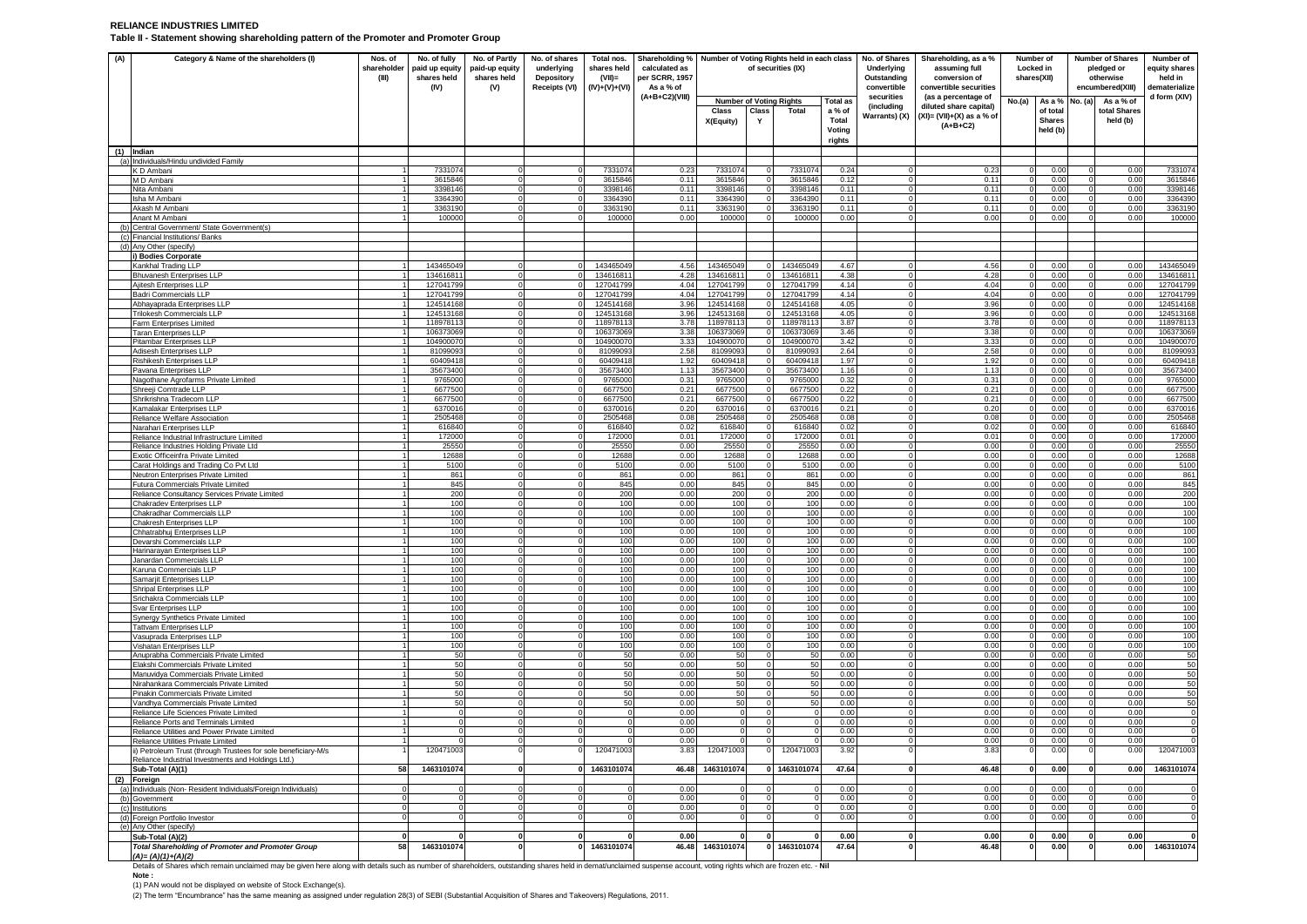### **RELIANCE INDUSTRIES LIMITED Table III - Statement showing shareholding pattern of the Public shareholder**

| (B) | Category & Name of the<br>shareholders (I)                                                                                   | Nos. of<br>shareholder<br>(III) | No. of fully paid<br>up equity<br>shares held (IV) | No. of Partly<br>paid-up equity<br>shares held | No. of shares<br>underlying<br>Depository | Total nos.<br>shares held<br>$(VII) =$ | Shareholdin<br>g %<br>calculated                       |                         |                                | Number of Voting Rights held in each class of<br>securities (IX) |                                | No. of Shares<br>Underlying<br>Outstanding | Shareholding, as a %<br>assuming full<br>conversion of                                      |                        | Number of Locked<br>in shares(XII) | <b>Number of Shares</b><br>pledged or otherwise<br>encumbered(XIII) |                                                 | Number of equity<br>shares held in<br>dematerialized |
|-----|------------------------------------------------------------------------------------------------------------------------------|---------------------------------|----------------------------------------------------|------------------------------------------------|-------------------------------------------|----------------------------------------|--------------------------------------------------------|-------------------------|--------------------------------|------------------------------------------------------------------|--------------------------------|--------------------------------------------|---------------------------------------------------------------------------------------------|------------------------|------------------------------------|---------------------------------------------------------------------|-------------------------------------------------|------------------------------------------------------|
|     |                                                                                                                              |                                 |                                                    | (V)                                            | Receipts (VI)                             | $(IV)+(V)+(V)$                         | as per                                                 |                         | <b>Number of Voting Rights</b> |                                                                  | Total as a                     | convertible                                | convertible securities                                                                      | No.(a)                 | As a % of                          | No. (Not                                                            | As a % of                                       | form (XIV)                                           |
|     |                                                                                                                              |                                 |                                                    |                                                |                                           |                                        | <b>SCRR, 1957</b><br>As a % of<br>$(A+B+C2)$<br>(VIII) | Class<br>X(Equity)      | Class Y                        | Total                                                            | % of Total<br>Voting<br>rights | securities<br>(including<br>Warrants) (X)  | (as a percentage of<br>diluted share capital)<br>$(XI) = (VII)+(X)$ as a % of<br>$(A+B+C2)$ |                        | total<br><b>Shares</b><br>held (b) | pplicable)<br>(a)                                                   | total Shares<br>held (Not<br>applicable)<br>(b) |                                                      |
| (a) | (1) Institutions<br>Mutual Funds/UTI                                                                                         | 517                             | 8849337                                            |                                                |                                           | 88493378                               | $2.8^{\circ}$                                          | 88493378                |                                | 8849337                                                          | 2.88                           |                                            | 2.81                                                                                        |                        | 0.00                               | <b>NA</b>                                                           |                                                 | 87833627                                             |
|     | Venture Capital Funds                                                                                                        |                                 |                                                    |                                                |                                           | $\Omega$                               | 0.00                                                   |                         |                                |                                                                  | 0.00                           |                                            | 0.00                                                                                        | $\Omega$               | 0.00                               | <b>NA</b>                                                           |                                                 |                                                      |
|     | (c) Alternate Investment Funds                                                                                               |                                 |                                                    |                                                |                                           |                                        | 0.00                                                   |                         |                                |                                                                  | 0.00                           |                                            | 0.00                                                                                        | $^{\circ}$             | 0.00                               | <b>NA</b>                                                           |                                                 |                                                      |
| (d) | Foreign Venture Capital Investors                                                                                            |                                 |                                                    |                                                |                                           | $\Omega$                               | 0.00                                                   |                         |                                |                                                                  | 0.00                           |                                            | 0.00                                                                                        | $\Omega$               | 0.00                               | <b>NA</b>                                                           |                                                 |                                                      |
|     | Foreign Portfolio Investors                                                                                                  | 571                             | 404859122                                          |                                                |                                           | 40485912                               | 12.86                                                  | 40485912                |                                | 40485912                                                         | 13.18                          |                                            | 12.86                                                                                       |                        | 0.00                               | <b>NA</b>                                                           |                                                 | 404859122                                            |
|     | Europacific Growth Fund                                                                                                      |                                 | 61308800                                           |                                                |                                           | 61308800                               | 1.95                                                   | 6130880                 |                                | 6130880                                                          | 2.00                           |                                            | 1.95                                                                                        | 0                      | 0.00                               | <b>NA</b>                                                           |                                                 | 61308800                                             |
|     | Financial Institutions/ Banks                                                                                                | 323                             | 2936888                                            |                                                |                                           | 293688                                 | 0.09                                                   | 293688                  |                                | 293688                                                           | 0.10                           |                                            | 0.09                                                                                        |                        | 0.00                               | <b>NA</b>                                                           |                                                 | 2731981                                              |
| (g) | <b>Insurance Companies</b>                                                                                                   | 48                              | 30839271                                           |                                                |                                           | 30839271                               | 9.80                                                   | 30839271                |                                | 30839271                                                         | 10.04                          |                                            | 9.80                                                                                        |                        | 0.00                               | <b>NA</b>                                                           |                                                 | 308386863                                            |
|     | Life Insurance Corporation of India                                                                                          |                                 | 285658362                                          |                                                |                                           | 285658362                              | 9.08                                                   | 285658362               |                                | 28565836                                                         | 9.3C                           |                                            | 9.08                                                                                        | $\Omega$               | 0.00                               | <b>NA</b>                                                           |                                                 | 285654220                                            |
|     | Provident Funds/ Pension Funds                                                                                               |                                 |                                                    |                                                |                                           |                                        | 0.00                                                   |                         |                                |                                                                  | 0.00                           |                                            | 0.00                                                                                        |                        | 0.00                               | <b>NA</b>                                                           |                                                 |                                                      |
|     | (i) Any Other (specify)<br>i)Foreign Institutional Investors                                                                 | 614                             | 268973066                                          |                                                |                                           | 268973066                              | 8.55                                                   | 268973066               |                                | 268973066                                                        | 8.76                           |                                            | 8.55                                                                                        |                        | 0.00                               | <b>NA</b>                                                           |                                                 | 268742619                                            |
|     | Government of Singapore                                                                                                      |                                 | 33042950                                           |                                                |                                           | 3304295                                | 1.05                                                   | 3304295                 |                                | 3304295                                                          | 1.08                           |                                            | 1.05                                                                                        |                        | 0.00                               | <b>NA</b>                                                           |                                                 | 33029604                                             |
|     | Sub-Total (B)(1)                                                                                                             | 2073                            | 1073655165                                         | $\Omega$                                       |                                           | 1073655165                             | 34.1'                                                  | 1073655165              |                                | 1073655165                                                       | 34.96                          |                                            | 34.11                                                                                       | $\mathbf{0}$           | 0.00                               | <b>NA</b>                                                           |                                                 | 1072554212                                           |
|     |                                                                                                                              |                                 |                                                    |                                                |                                           |                                        |                                                        |                         |                                |                                                                  |                                |                                            |                                                                                             |                        |                                    |                                                                     |                                                 |                                                      |
| (2) | <b>Central Government/ State</b><br>Government(s)/ President of India                                                        | 102                             | 4109877                                            |                                                |                                           | 410987                                 | 0.13                                                   | 410987                  |                                | 410987                                                           | 0.13                           |                                            | 0.13                                                                                        |                        | 0.00                               | <b>NA</b>                                                           |                                                 | 2516596                                              |
|     | Sub-Total (B)(2)                                                                                                             | 102                             | 4109877                                            |                                                |                                           | 4109877                                | 0.13                                                   | 4109877                 |                                | 4109877                                                          | 0.13                           | 0.00                                       | 0.13                                                                                        |                        | <b>n</b>                           | <b>NA</b>                                                           |                                                 | 2516596                                              |
| (3) | <b>Non-institutions</b>                                                                                                      |                                 |                                                    |                                                |                                           |                                        |                                                        |                         |                                |                                                                  |                                |                                            |                                                                                             |                        |                                    |                                                                     |                                                 |                                                      |
| (a) | Individuals -<br>i) Individual shareholders holding<br>nominal share capital up to Rs. 2<br>lakhs.                           | 2496743                         | 291419555                                          |                                                |                                           | 291419555                              | 9.26                                                   | 291419555               |                                | 291419555                                                        | 9.49                           |                                            | 9.26                                                                                        |                        | 0.00                               | <b>NA</b>                                                           |                                                 | 233678336                                            |
|     | ii) Individual shareholders holding<br>nominal share capital in excess of<br>Rs. 2 lakhs                                     | 295                             | 17283187                                           |                                                |                                           | 17283187                               | 0.55                                                   | 17283187                |                                | 17283187                                                         | 0.56                           |                                            | 0.55                                                                                        | $\Omega$               | 0.00                               | <b>NA</b>                                                           |                                                 | 17122352                                             |
|     | NBFCs registered with RBI                                                                                                    | 34                              | 4921                                               | $\Omega$                                       |                                           | 49216                                  | 0.00                                                   | 49216                   |                                | 4921                                                             | 0.00                           |                                            | 0.00                                                                                        | $\Omega$               | 0.00                               | <b>NA</b>                                                           |                                                 | 49216                                                |
|     | (c) Employee Trusts                                                                                                          |                                 |                                                    | $\Omega$                                       |                                           | $\Omega$                               | 0.00                                                   |                         |                                |                                                                  | 0.00                           |                                            | 0.00                                                                                        | $\Omega$               | 0.00                               | <b>NA</b>                                                           |                                                 |                                                      |
|     | Overseas Depositories (holding<br>DRs) (balancing figure)<br>(e) Any Other (specify)                                         |                                 |                                                    |                                                |                                           |                                        | 0.00                                                   |                         |                                |                                                                  | 0.00                           |                                            | 0.00                                                                                        |                        | 0.00                               | <b>NA</b>                                                           |                                                 |                                                      |
|     | i) Bodies Corporate                                                                                                          | 9144                            | 8689487                                            |                                                |                                           | 8689487                                | 2.76                                                   | 8689487                 |                                | 8689487                                                          | 2.83                           |                                            | 2.76                                                                                        |                        | 0.00                               | <b>NA</b>                                                           |                                                 | 85516278                                             |
|     | ii) Non Resident Indians                                                                                                     | 32443                           | 18164275                                           |                                                |                                           | 18164275                               | 0.58                                                   | 1816427                 |                                | 18164275                                                         | 0.59                           |                                            | 0.58                                                                                        |                        | 0.00                               | <b>NA</b>                                                           |                                                 | 13811901                                             |
|     | iii) Overseas Corporate Bodies                                                                                               | 16                              | 217964                                             | $\Omega$                                       |                                           | 217964                                 | 0.0                                                    | 217964                  |                                | 217964                                                           | 0.01                           |                                            | 0.01                                                                                        | $\Omega$               | 0.00                               | <b>NA</b>                                                           |                                                 | 181778                                               |
|     | iv) Foreign Portfolio<br>Investors(Individual)                                                                               |                                 | 421                                                |                                                |                                           | 421                                    | 0.00                                                   | 421                     |                                | 421                                                              | 0.00                           |                                            | 0.00                                                                                        |                        | 0.00                               | <b>NA</b>                                                           |                                                 | 421                                                  |
|     | v) Foreign National                                                                                                          |                                 | 6636                                               |                                                |                                           | 6636                                   | 0.00                                                   | 6636                    |                                | 663                                                              | 0.00                           |                                            | 0.00                                                                                        |                        | 0.00                               | <b>NA</b>                                                           |                                                 | 6636                                                 |
|     | vi) Clearing Member<br>vii) Shares held by Subsidiary<br>Companies on which no voting rights<br>are exercisable <sup>4</sup> | 675                             | 2727175<br>171882820                               | $\mathbf 0$                                    |                                           | 2727175<br>171882820                   | 0.09<br>5.46                                           | 2727175                 |                                | 2727175                                                          | 0.09<br>0.00                   |                                            | 0.09<br>5.46                                                                                | $^{\circ}$<br>$\Omega$ | 0.00<br>0.00                       | <b>NA</b><br><b>NA</b>                                              |                                                 | 2727175<br>171882820                                 |
|     | Reliance Chemicals Limited                                                                                                   |                                 | 62239998                                           | $\circ$                                        |                                           | 6223999                                | 1.98                                                   |                         | $\sqrt{2}$                     |                                                                  | 0.00                           |                                            | 1.98                                                                                        | $\Omega$               | 0.00                               | <b>NA</b>                                                           |                                                 | 62239998                                             |
|     | Reliance Polyolefins Limited                                                                                                 |                                 | 61194924                                           |                                                |                                           | 61194924                               | 1.94                                                   |                         |                                |                                                                  | 0.00                           |                                            | 1.94                                                                                        | $\mathbf 0$            | 0.00                               | <b>NA</b>                                                           |                                                 | 61194924                                             |
|     | viii) Unclaimed Shares Suspense<br>Account                                                                                   |                                 | 6024172                                            |                                                |                                           | 6024172                                | 0.19                                                   | 6024172                 |                                | 6024172                                                          | 0.20                           |                                            | 0.19                                                                                        |                        | 0.00                               | <b>NA</b>                                                           |                                                 | 6024172                                              |
|     | ix) Trusts                                                                                                                   | 234                             | 667381                                             |                                                |                                           | 667381                                 | $0.2^{\circ}$                                          | 667381                  |                                | 667381                                                           | 0.22                           |                                            | 0.21                                                                                        | $\Omega$               | 0.00                               | <b>NA</b>                                                           |                                                 | 6652847                                              |
|     | x) HUF                                                                                                                       | 29818                           | 5345393                                            | $\mathbf 0$                                    |                                           | 5345393                                | 0.1                                                    | 5345393                 |                                | 534539                                                           | 0.17                           |                                            | 0.17                                                                                        | $\circ$                | 0.00                               | <b>NA</b>                                                           |                                                 | 5317498                                              |
|     | xi) Pending Confirmation                                                                                                     |                                 |                                                    |                                                |                                           |                                        | 0.00                                                   |                         |                                |                                                                  | 0.00                           |                                            | 0.00                                                                                        | $\Omega$               | 0.00                               | <b>NA</b>                                                           |                                                 |                                                      |
|     | Sub-Total (B)(3)<br>Total Public Shareholding (B)=                                                                           | 2569424<br>2571599              | 606689499<br>1684454541                            | $\mathbf{0}$                                   |                                           | 606689499<br>1684454541                | 19.27<br>53.52                                         | 434806679<br>1512571721 | $\Omega$                       | 43480667<br>1512571721                                           | 14.16<br>49.25                 | $\mathbf 0$                                | 19.27<br>53.52                                                                              | $\bf{0}$               | 0.00<br>0.00                       | <b>NA</b><br><b>NA</b>                                              |                                                 | 542971430<br>1618042238                              |
|     | $(B)(1)+(B)(2)+(B)(3)$                                                                                                       |                                 |                                                    |                                                |                                           |                                        |                                                        |                         |                                |                                                                  |                                |                                            |                                                                                             |                        |                                    |                                                                     |                                                 |                                                      |

Details of the shareholders acting as persons in Concert including their Shareholding (No. and %): Nil<br>Details of Shares which remain unclaimed may be given here along with details such as number of shareholders, outstandi

Note:

(1) PAN would not be displayed on website of Stock Exchange(s).<br>(2) The above format needs to be disclosed along with the name of following persons: Institutions/Non Institutions holding more than 1% of total number of sha

(3) W.r.t. the information pertaining to Depository Receipts, the same may be disclosed in the respective columns to the extent information available and the balance to be disclosed as held by custodian,

(4) <sup>4</sup>Voting Rights of Promoter & Promoter Group aggregate to 47.64% of the Company's Capital on which voting rights can be exercised.

(5) NA denotes "Not Applicable"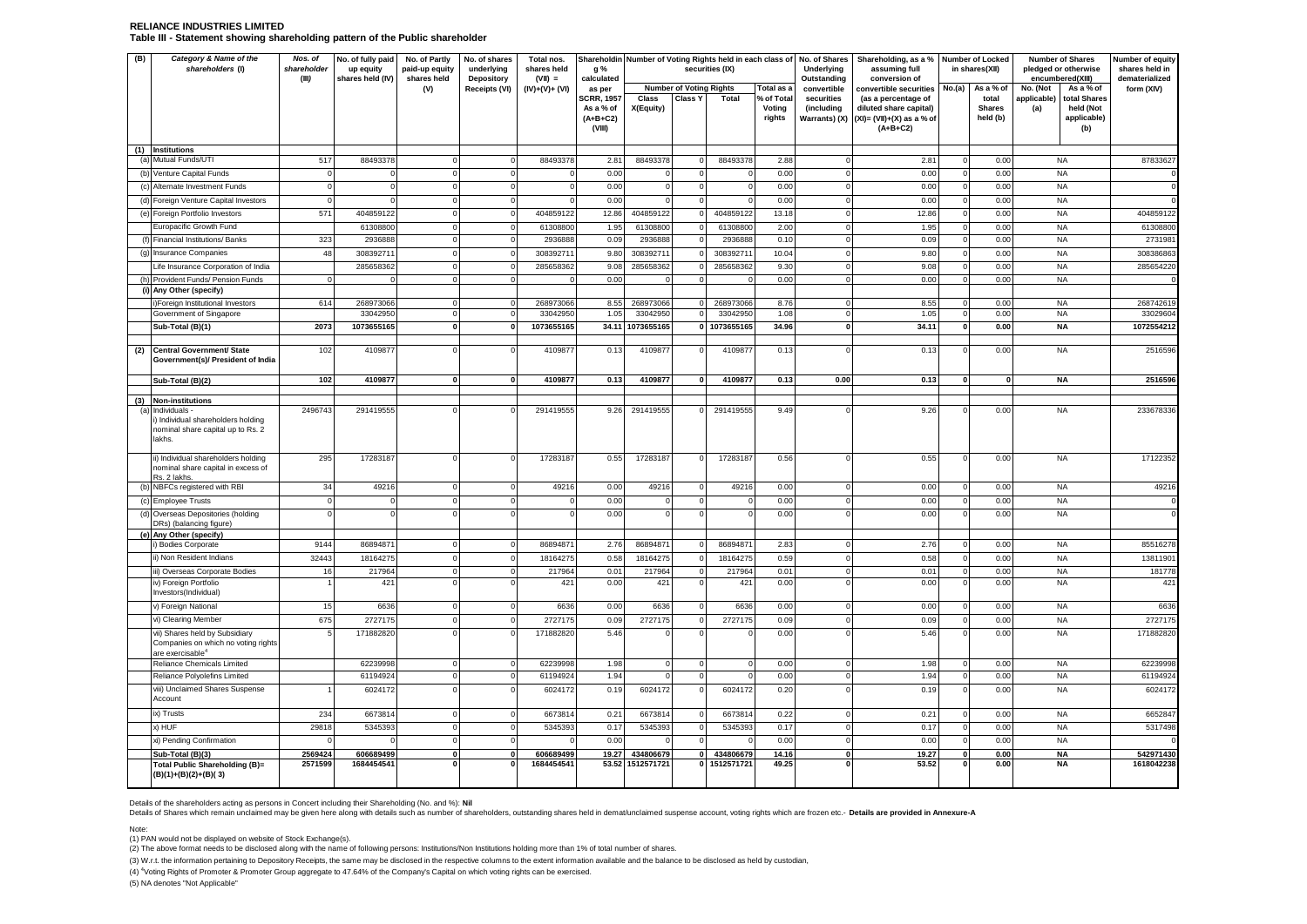# **RELIANCE INDUSTRIES LIMITED**

# **Details of Shares which remain unclaimed along with details such as number of shareholders, outstanding shares held in demat/unclaimed suspense account, voting rights which are frozen etc.**

**ANNEXURE-A**

| <b>SI Nol</b> | <b>Description</b>                          | <b>No. of Shareholders</b><br>(phase wise transfers) | No. of Shares |
|---------------|---------------------------------------------|------------------------------------------------------|---------------|
|               | <b>Unclaimed Shares in Suspense Account</b> | 15 96 88                                             | 60 24 172     |